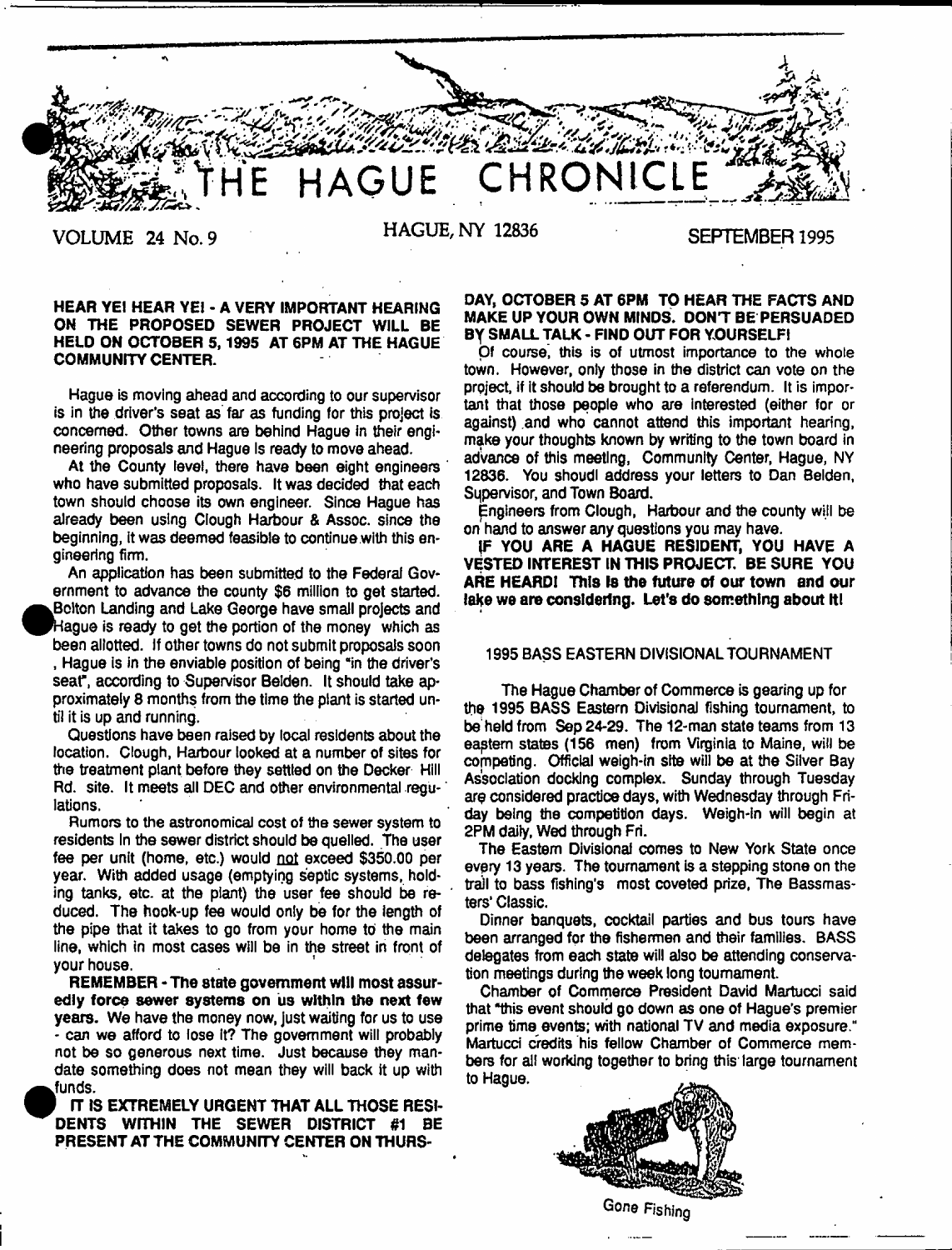## KUDOS TO THE PROPERTY OWNERS OF SILVER BAY

Driving through Silver Bay one can hardly miss the new, big, borwn and yellow signs marking the two miles that have been 'adopted' by the Property Owners of Silver Bay. For the third time this season a crew picked up trash and "throwaways' from the sides of "Rt. 9N on Aug. 30. Numberinf 13 this time, the group included Paul Hartz, Harold and Camilla Smith, Ethel Andrus, Ann and Hank Geils, Barbara Scott, Gerard and Etoise Van Heest, Jean and Jak Dreyer, Catrhie and Stan Burdick. The DOT was notified at 12:30Pm that the work had been done and the bags were picked up that afternoon, a very prompt action that deserves mention. The next pick-up will be around Oct. I.

1995 is the first season that the Property Owners have adopted part of the highway through Silver Bay. They have agreed to work four times a year, in order to keep Rt 9N looking its best when not under snow cover. Cathie Burdick is co-ordinator of the project.

## WOMEN HELPING WOMEN

"Mood Swings - Their Cause and What to Do About Them". That's the subject of our next program on Monday, Oct. 9, 7PM at the Hague Community Center. Martha Philion, R.N.C., N.P., a nurse practioner with the Adiomdack Obstetrics & Gynecology Group, and wife of the former administrator of Glens Falls Hospital, will be our speaker. Mrs. Phiiion comes to us with over twenty years experience in women's health care. She received her B.S. in nursing from Russell Sage College, Troy, NY. Her resume attests to her continuing comitment to provide care for women of all ages and to respond to the unique needs of women at various stages of their lives.

This program is presented free of charge. We look forward to welcoming residents of Ticonderoga, Putnam, Crown Point, as well as Bolton Landing, Lake George and Glens Falls,

Women Helping Women is a group of women who meet the second Monday of each month with guest speakers covering topics concerned with women's well being - physical, emotional, social and intellectual.

# SILVER BAY HOSTS TWO WATERCOLOR **WORKSHOPS**

Don Getz offers a special method of working on gesso surfaces at a 4-day workshop, Oct 1-5. Getz is a signature member of the American Watercolor Society, the Knickerbocker Artists of NYC, the Midwest Watercolor Society, the Whiskey Painters of America and the founding president of the Ohio Watercolor Society. He has 23 years In commercial art, and has taught at many art schools and workshops.

The workshop fee, which includes instruction, room, 3 meals a day and all gratuities, i \$286 per person double occupancy, or \$336 per person for a single room. The commuter rate is \$100 per person.

Upstate NY native John Gallucci conducts a watercolor workshop the following weekend, Oct 7-9. Gallucci is a signature member of the American Watercolor Society and has exhibited an conducted workshops all over the Northeast and in Washington, DC. Fees for this workshop are the same as above. For further information, contact the Silver Bay Association at 518-543-8833.

ELDERHOSTEL at Silver Bay Oct 8-13,1995. Courses include Justice and the Early Prophets, taught by local resident, Camilla Parlin Smith; Israell and Arab Conflict in .•Historical Perspective; and American Folk Dance, taught by Stan and Cathie Burdick.

Commuter Fee - \$99, includes all registration materials, program fees, and lunch for the duration of the program (Mpn - Fi. lunch) Contact Jane Crammond 543-8833 for further info.

SENIOR CELEBRATION - Oct'17-20, 1995. Come celebrate an Adiomdack autumn at Silver Bay. From dinner Tups, Oct 17 through breakfast and morning session Fri. Oct 20, fees are \$240 per person, double occupancy, \$286 per person single room and \$150 per person commuter rate. For more info, contact Jane Crammond, 543-8833.



The last few weeks have been busy. Monday, Sep 11 we sent a grant request to the Early Childhood Investment Fund for \$43,833.83. If we are granted these funds the fee for the Community Child Care Center wiii change. Upon funding, the first three months will be \$40 per week, dally 7:30AM to 4:30PM. The remaining months will be between \$65 and \$85 per week. There are morning only, or three to four day options too. The letters of support and encouragement were OVERWHELMING! Community encouragement and collaboration will take us much further. Great job and thank you.

Meanwhile, we will be opening the center at the end of September. If you have questions or would like enrollment forms for infant, toddler, or preschool classes, please call Helen Barton at 543-8833.

We will be launching a scholarship fund for the child care program. If anybody would like to begin the fund, please send donations to Helen at Silver Bay Assoc. Write checks to Silver Bay Association and in the memo write Community Child Care Center. We will be announcing more about the scholarship fund in the next month.

#### NEW OPPORTUNITIES

If you are interested in a teacher or teacher's aide position in Infant, toddler, or preschool rooms, please send your resume to Helen Barton, Assistant Program Director, Silver Bay Assoc., Silver Bay, NY 12874. 9/95



-2-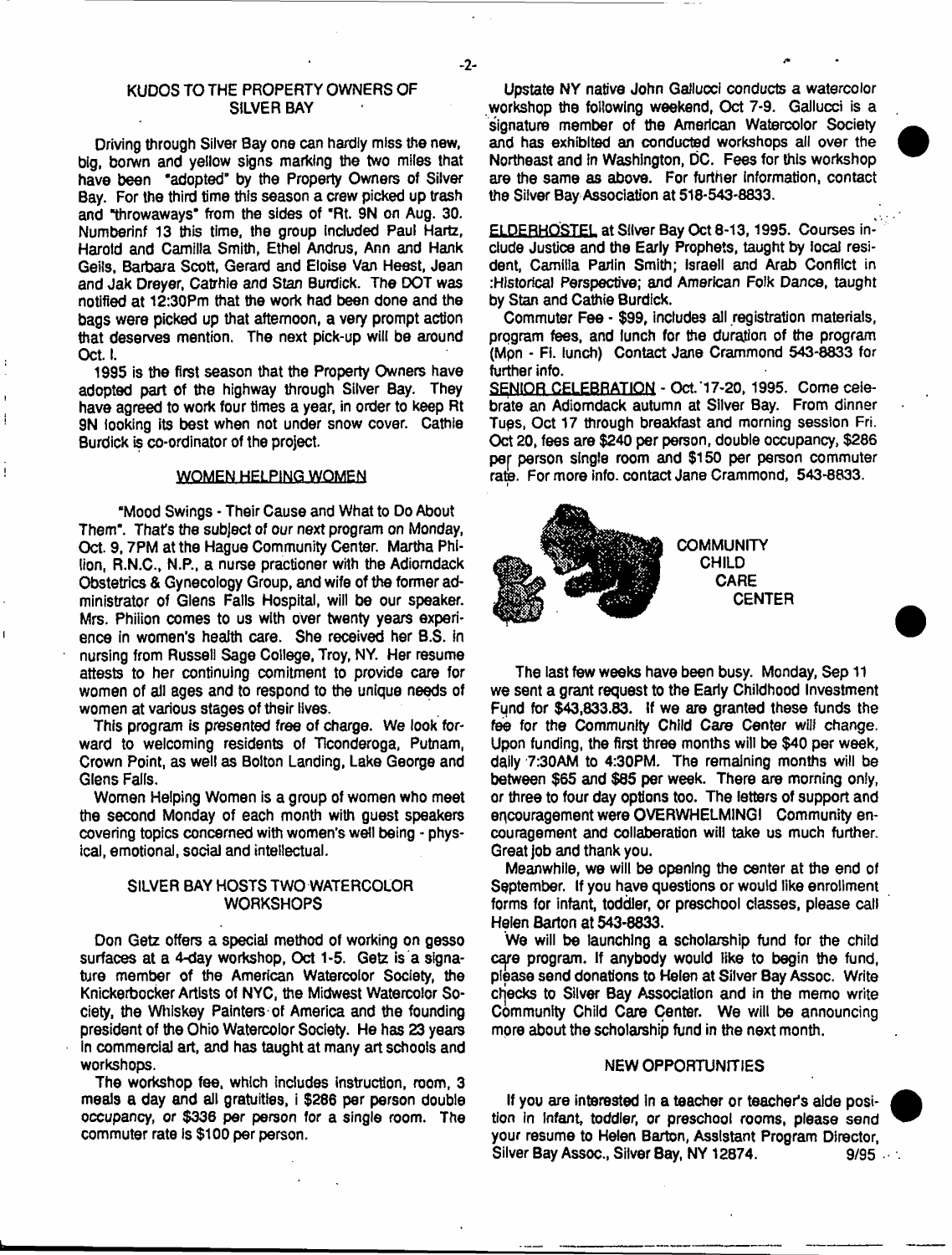## 2PECIAL 2BA MEETING - AUGUST. 17.1995

Over several months Ody's Inn (Levy 61-1-15) 9N application for a use variance had been given the gravest scrutiny. The board has listened to residents for and against but always returning to the zoning regulations pertaining to the area (zoned residential) and business involved. There are 4 criteria in Art. 10, Sect. 10.040 of the Hague Zoning Ordinance that must be considered in coming to a decision.

In the course of the meeting David Martucci explained his reasons for abstaining from voting on the variance. Quotes from his statement include "On May 31 Mr. Levy questioned me personally regarding my ability to vote on this use variance yet again. At that time I explained the vast differences between my facility (Northern Lake George Resort) and the establishment which is the subject of Mr. Levy's application. Subsequently, Mr. Levy requested that I not abstain. However, after considerable thought I have decided that both Mr. Levy and those opposed to the variance application could contend that it would be improper for me to vote on this application."

Mr. Martucci does-not want to jeopardize the town of Hague in future litigation. (The town has already spent \$10,000. of taxpayer money.

Chairman Ginn read a proposed motion informing the board they could modify as they wish and to take into consideration Planning Board recommendations.

With specific conditions included, this motion is too lengthy to include here, but can be seen in the minutes of this meeting.

Bruce Clark moved to approve the variance. Jim Neal seconded the motion. The final vote was ayes for Bruce Clark and nays for Mary Lou Doulin, Judy Kenna and Robert Goetch. Chairman Ginn voted last with an aye vote.

Use variance was denied. Ody's will be closed September 1. This may not be the last we hear of of this saga. Keep reading the Chronicle!

A motion was made, to cancel the August 24 meeting. Motion carried.  $\dots$  gl

Ed: Since the above; report was written, Town Attorney McDonald has stated that the vote taken on Aug. 17 was not valid, since it was a tie vote. This is in accordance with state law that a zoning board must make a clear decision one way or another. It was suggested that a special meeting be held for another vote as soon as possible, but Chairman Ginn chose to-postpone the vote until the next meeting on Sep 28.. If this.vote ends in a tie, then the Town Board has the option to appoint a substitute board member for the one who has abstained... dh

## SPECIAL TOWN BOARD MEETING - AUGUST 23.1995

This was a special meeting of the town board to consider flood insurance. A 1987 local law will be amended and provide a reduced rate for residents living near Hague brooks and streams who wish to purchase insurance in tire flood plain area. The flood plain map will add the lake elevations. Further information can be had from Valerie

## May, town clerk at 543-6161. ..gl

-3-

# PLANNING BOARD - SEPTEMBER 7,1995

Two site plan reviews were scheduled for Mon. Sept 11, beginning at 9AM.

(1) Scuderi (8-1-25.3) New Hague Rd. Type II Site Review. To establish a dog grooming and kennel business and horse riding services (lessons)

(2) Belden (19-1-12)) Type II Site Review, Rt 8 Graphite. To place a trailer on said property.

Both projects will be considered at the Oct. 5 meeting.

Workshops relating to planning & zoning are available to members of the board who wish to attend, one at ACC in Sep, the second by the LGPC on Oct 6. Several members plan to attend. . . . gl

Ed. - Since this meeting, a hearing on the Scuderi project has been set up for Thursday, Oct 5 at 7:30PM, followed by the regular meeting of the Planning 8oard. Note time change, due to hearing on sewer project at 6PM.

## TOWN BOARD - SEPTEMBER 12,1995

Helen Barton Assistant Program Director of the Silver Bay Association, spoke about the enthusiastic response she received from the public when she requested their support in her efforts to receive a \$43,633.23 for the Child Care Center at Silver Bay.

A decision to send a letter to the owner of a burned out trailer on the West Hague Road requesting the removal of said trailer and giving him 60-90 days. This is covered by an ordinance adopted in 1983. This letter will be written by our town attorney, John McDonald.

A grant of \$154,000 from the Froelich Fund was given to Hague by Lake George Assoc, for work on Bass Bay, the steamboat dock and Hague Brook at the town center.

The School Board will hold its Nov. 15 meeting at the Community Center at 7:30PM.

Bruce Caza, assessor, resigned as of Sep. 30. Supervisor Belden will request the dean-up of outstanding items by then. In the search for a new assessor, Hague has received five applications. These applicants will be interviewed on Sep 18 beginning at 4:30PM.

The assessor failed to notify the business manager of thq Ticonderoga Central School District of a \$4 million shgrtfaii in Hague assessments, making the adjusted tax rate go up to just over 8%. Rate for Ti went up to just over 7%.

Our last Article 78 (concerning a complaint on assessment) goes to court on Sep 29 and the board would like to get it adjourned until a new assessor is hired.

Coucilwoman Coffin suggested that the town clerk should get caught up with her work by November 1. If that is impossible, then it will be neoessary to hire a clerk from a neighboring town to help in the process so a new town clerk can start off with a clean slate. The town clerk plans to be in the office every day for the next few weeks.

The budget process for 1996 starts soon. The date of Oct 5 at 5:45 has been set for a special town board meeting to accept the tentative budget

(Cont. on page 4 TOWN BOARD) 9/95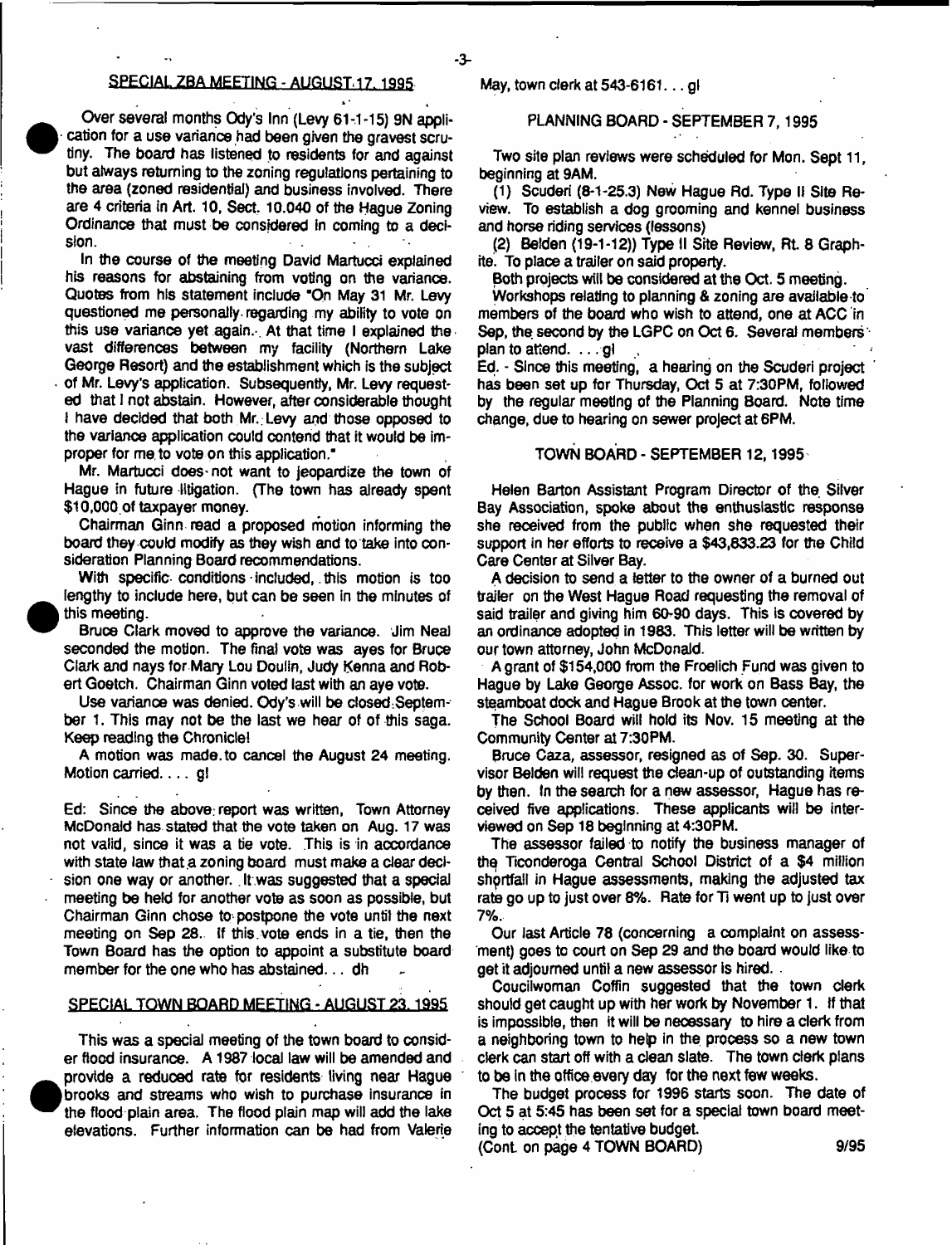TOWN BOARD - cont. from p. 3)

The first budget workshop will be held on Oct 12 at 4:30pm. The public is invited to attend these workshops, but ony as spectators, not participants.

• After a discussion of additional items for the employees' guide, it was decided that the guide as presented would be accepted and would be effective Oct 1, 1995.

The guide provides for evaluaton yearly of each employee. Revisions included on cover sheet. The guide may be seen at the Community Center.

A, youth committee meeting is planned for Sep 13 at 7PM. A report will be given at the next board meeting.

Good News: The Transfer station is ahead of budget.

.Bad News: S.S.B. at the landfill Is five weeks behind schedule on work and three weeks behind economically. Supervisor Belden will try to renegotiate the contract because of cost overruns. It was approved to rent a dozer for three days at \$1,000 a day (including operator) to speed up the removal of dirt.

Audit meeting will be held at 5:30PM on Oct 10 (prior to the regular board meeting) since Monday'is a holiday.

Several resolutions were passed:

 $\boldsymbol{\beta}$ 

Res. #19 Designation of polling place. This is a yearly procedure.

Res. #20 To amend budget to include \$50 anonymous donation for Christmas party.

Res. #21 Highway budget amended to authorize extra hours for one employee.

Res. #22 Application for reimbursement for youth funds from county (\$4,000)

Monday, Sep 11 , the 5:45PM school bus started its local run. This is paid for out of the youth funds.

Mrs. Henry commended the stormwater committee for its excellent display in our main lobby.

A public hearing has been set for Friday, Oct 5 at 6PM ... on the sewer system where the public will be given a chance to ask questions of the town officials and the engineers.

Mark Martucci announced a BASS Tournament will be held from Sep 23-29 at Silver Bay Association, sponsored by the Hague Chamber of Commerce. Related articles - **belsewhere in this issue.** 

## SPECIAL TOWN BOARD MEETING -8/23/95

Mary Colvin from FEMA was present to explain that. the only change to the Flood Plain map is the elevation has been put on,...The map is for planning purposes and for bank use when'giving mortgages. 1f you live in the A zone, flood insurance is required. Other residents can still get flood insurance (for instance, if they live near a **E.brook that has flood history).** 

FEMA will publish two public notices of map change. There is a public comment period for 90 days after second **notice. Town will get 20 copies of new map.** 

### **REPUBLICAN PRIMARIES**

There was only one item on the ballot in the Republican primary on Sep. 12. This was the raoe for highway super-

visor. Incumbent Dave DeLarm won with a 127 - 43 majority over Dick Dunklee. In the Oct issue we will cover ail the races in the town of Hague for the November election.

## -CHRONICLES OF LAKE GEORGE" "Journeys in War and Peace"

is a new book by Author Russell Bellico, a summer resident of Spring Rock Rd, Hague, published by Purple Mountain Press, Ltd. and on sale at The Dragonfly Bookshop and Radio Shack/Bookmark in Ticondenoga.

*phronides of Lake George* is built around the journals of 19 soldiers and travelers who came to the lake during the past 250 years, each one of whom knew about the forts on the lake and about the region's history. Some accounts have been embellished by the authors, but Bellico has added footnotes, gleaned from many resources, to get the record straight.

Russell Bellico is a professor of economic history at Westfield State College in Massachusetts and is author of *Sails and Steam in the Mountains: A Maritime and Military History of Lake George and Lake Champlain and* more than two dozen magazine articles on maritime history. As a member of Bateaux Below, he has been actively involved in preserving the radeau *Land Tortoise* , a rare seyen-sided vessel from the French & Indian. War which lies on the bottom of Lake George. He has been a history buff since he was a small boy and turned a collection of artifacts into a small museum in his garage. • He came to Lake George as a tourist with his parents in 1952, vacationing in Lake George, but visiting Fort Ticonderoga and other forts in the area. He is extremely interested in preserving the history of the area and would like to see tourism promoted to include historical sites, as well as fun sites.

If you are interested in the history of the Lake George area, this is the book for you.

### POEMS OF LAKE GEORGE PROSES AND POESY

is another book which has been published this year, written by a local author, Thomas Reeves Lord. (At least we like to claim him!) Mr. Lord has been on the staff of the Silver Bay Assoc, for the past 15 years, along with many members of his family. He Is the Director of the Waterfront. In his "other life" he is a professor at Indiana U. of PA. Photographer for the book, Ted Shuster, is also on the summer staff of Silver Bay. He is the captain of the Silver Spray, Silver Bay's cruise boat, and the official photographer for the association. He is a biology professor during the winter.

*Poems of Lake George* is an anthology which includes 137 poems and prose and 35 photographs. There are seyeral poems which were written by the late Harry de-Buys, who wrote often for The Hague Chronicle and also poems by Dr. Robert Cole, which we have also used. Pieces date back as far as 1755 and as recent as 1992.

Look for both of these books at your local bookstore. You will really enjoy them!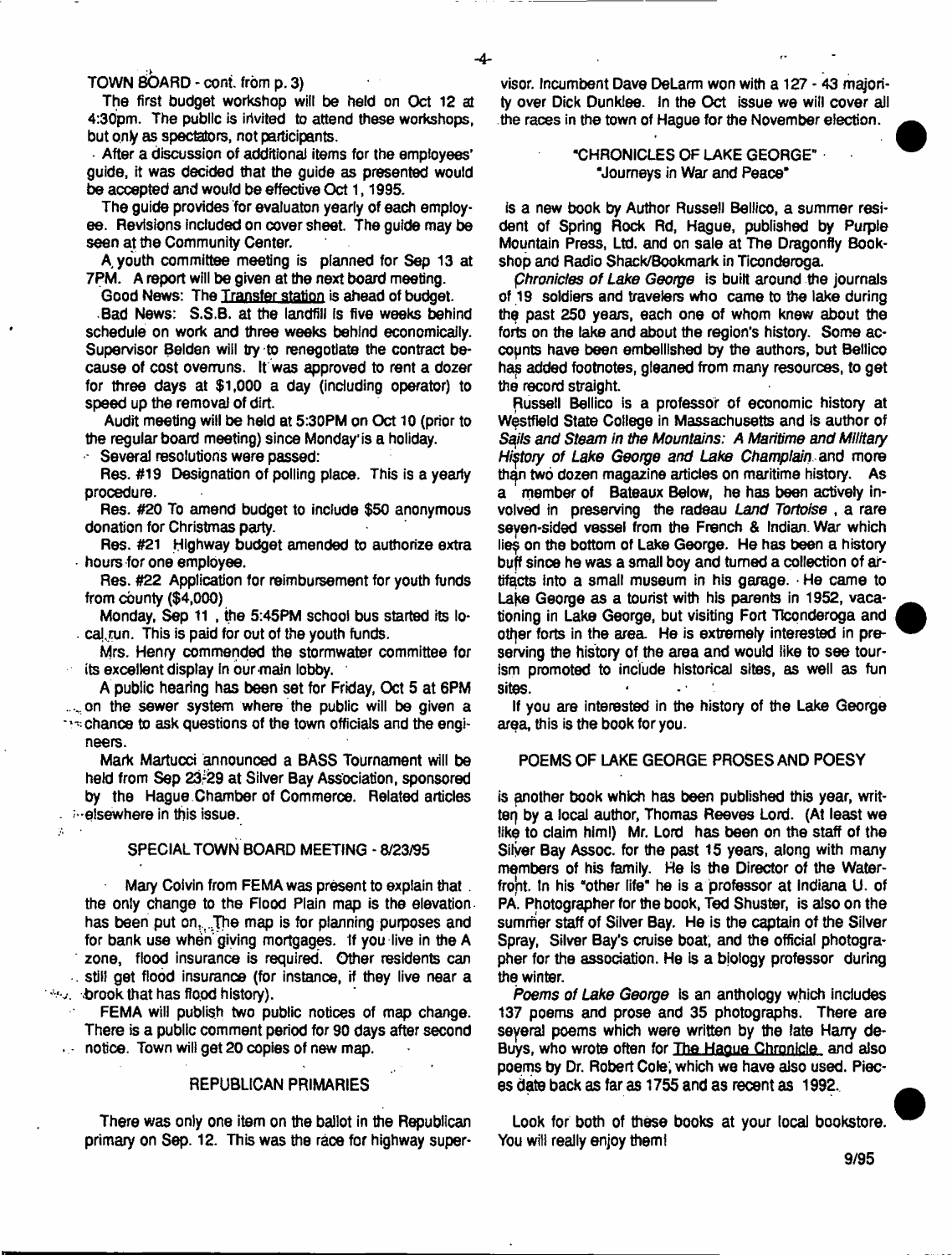# NATURE NEWS Laura Meade

) This summer, as an experiment to find out how many peopfe in the Hague area would be interested in going on nature walks, I volunteered to lead 18 hikes during July and Aug., half at 7AM on Saturdays and the other half at 7PM on Mondays. With so many options I hoped that people would be better able to choose a time that was convenient for them.

A total of over 50 persons participated (some two or three times). One teenager came six times. Once no one showed up and on July 15 a violent storm prevented outdoor activities. Chris lanson led a hike Up the Old Mine Rd. for me one day and Joanna Meyer took a group to Jape Pond another day. Graham Michael was an enthusiastic assistant when we went to the ruins of the oncebusy hamlet of Graphite. Other locations visited were Upper Terrace Rd., Trout Brook, Friends Point and Sabbath Day Point

It was a pleasure to identify trees, to point out wild flowers, to hear thrushes, to explain important facts about history of the area, to enjoy unusual architecture, to discuss how long ago around here graphite was mined, processed, transported and used.

This was a great effort for me, but every rewarding as I observed young and old showed an interest in a variety of habitats. Also, new friends were made*. f* I hope to walk with them again as we enjoy the beauty of this Adirondack town In all seasons.

> WEATHER NOTES Mary Lou Doulin



-5-

Unofficially the extremely sunny, hot, dry

summer is behind us. Much cooler nights are here. The Intense heat of the season prevailed through Aug. 21, then daily temperatures dropped to the 70\*s. Temperatures jumped back up to the 90's on Aug. 29 for just one day. Labor Day Weekend was gorgeous for ait three days. We had some rain on Sep. 7 and 9;

To my memory the lake Was never as warm as it was this summer. Jackie Fort recorded the lake temperature at her house to be 78<sup>s</sup> the second week of Aug. For a lake which always has been known for its cool to cold water, that was remarkable.

The cooler temperatures have rekindled the senses. The end of the summer symphony, of crickets and katydids and the smell of wood smoke is are some of the many reasons why I love September.

# HAGUE VOLUNTEER FIRE DEPARTMENT

They may be your neighbors ......they are always your friends .....these men and women of the Hague Volunteer Fire Department who turn out, dropping whatever they are doing at that moment, to help you in an emergency, whether your need is for a fire truck or an ambulance. A message on those "beepers" so many of them carry at their beitlines sends them scurrying to the firehouse to mount whichever vehicle is called for, and soon expert assistance is with'you. Somehow, it seem as though our ambulance crew was rushing to someone's aid every day all summer long, and sometimes, It was more than once a *day! One* ambulance even made a trip to the Jabe Pond Trail to rescue a fallen bikerl

And the department is sometimes called upon to help out in non-emergency situations - they have filled waterless reservoirs, pumped out cellars, located, delivered and set up sick room supplies.

The Hague Volunteer Fire Department deserves our full support, our thanks and our cheers!!! ewa

# HVFD RUMMAGE SALE

This project Is now in its last month of operation, but we still have tables filled with items in excellent condition. Now that we have been reminded that cooler days are in the offing, some of our sweaters might be both useful and becoming! .'Pat Swinton, director of the rummage sale has announced that Sat, Sep 16 and Sat. Sep 23 will be "Bag. Days\*. (We give you the bag and you can have, for just \$1.00, everything you can cram into that bag!) and that the week of Sep 25 we will be open Monday through Saturday from 9AM to 2PM and that every one of those days will be bag days.. Now, how can you resist a bargain like that? ew

**HVFD FUND RAISING DINNER** 

\* *t*

Once again the Silver Bay Assoc, is hosting the annual Columbus Day Buffet Dinner for the Hague Volunteer Fire Department. The date is Sat. Oct 7.

Serving will be from 5 - 7PM. The prices are modest: \$8 for adults, \$5 for chil dren. The food will be delicious, and you are invited to attend this event and support our Fire Dept... ewa

#### YOUTH COMMITTEE

The next meeting of the Hague Youth Committee has been set for Sep 28 at 7PM in the Community Center.

## GLENS FALLS SYMPHONY

Under the baton of Hugh Allen Wilson, The Glens Falls Symphony opens its 1995-96 season with a concert on Saturday, October 14 at 7:30PM at the Glens Falls High School in Glens Falls.

An added feature to this concert will be a solo performance by Soprano Giselle Case, singing Canteloube's Songs of the Aubergne and a duet from Bizet's The Pearl Fishers, sung by Keith Kibler and Rand Reeves.

Season tickets are now on sale for \$30, or Individual tickets are \$12 per concert. For further information contact The Glens Falls Symphony, 10 Ridge St., Glens Falls,NY 12845.



9/95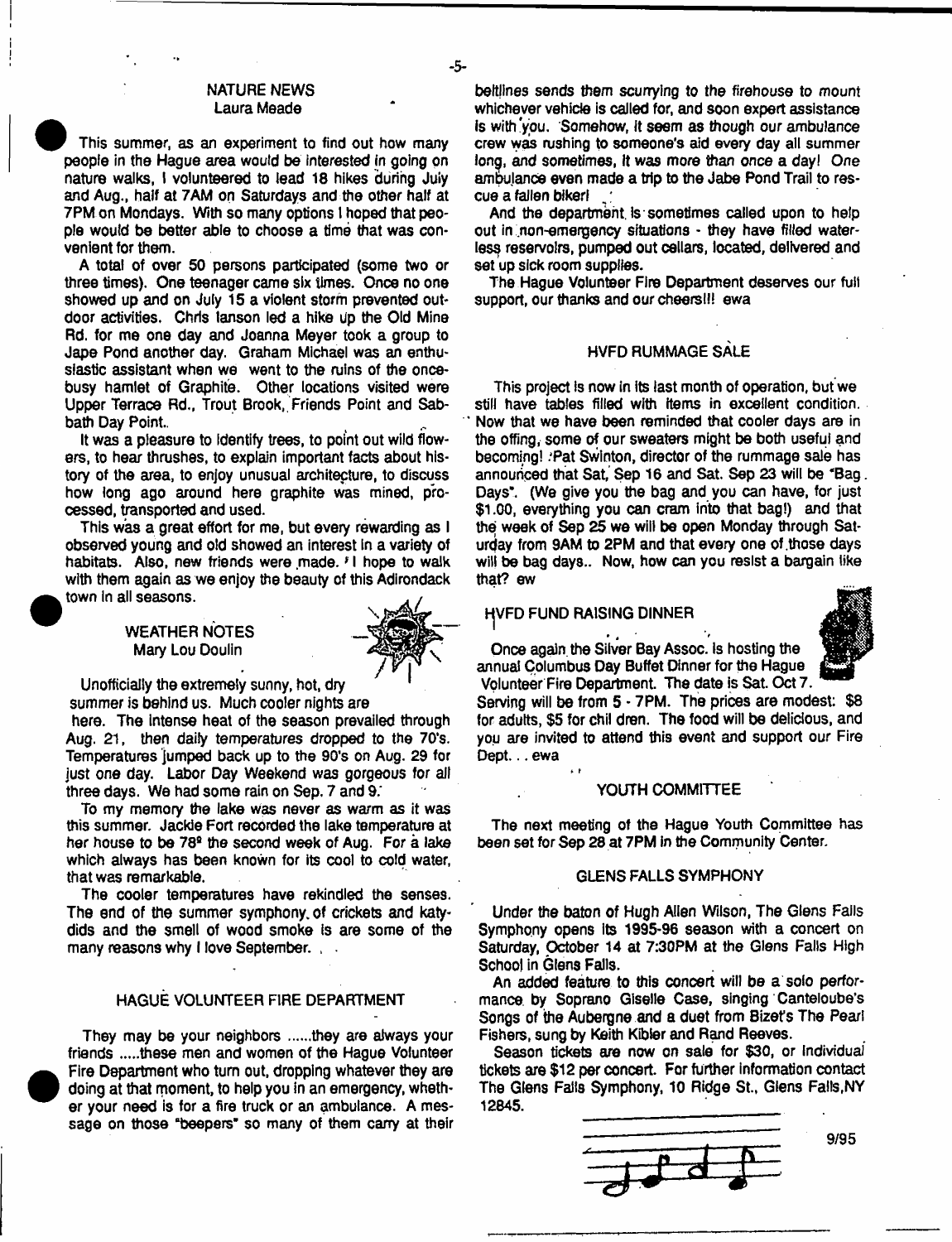# 1995 NLGYC SAIL TEAM UPDATE ' as of 8/10/95

 $\mathbf{A}$ 

On Aug 2 and 3 the 1995 Junior Sail Team of the Northern Lake George Yacht Club hosted the 40th annual Home and Home Regatta with the Royal St. Lawrence Yacht Club of Dorval, Quebec, Canada: Each club fields 6 sailors in each of 2 classes. This year's regatta was swept by the home team with NLGYC taking the top 3 positions *in* each class. The 13-14 yr. old group was won by Rowan Smith and Amanda Rottier. 2nd place went to Ryan Arthur and Marjorie Affel, and 3rd place was won by Patrick Toner and Crispin Tobey...

In the 11-12 yr old group, Weston and Cameron Friedman won first place. 2nd place went to Christopher Waite and Joseph Toner and 3rd place was won by Chelsea Van Vleet and Jeff Sandman.

The regatta was started by the late Ralph Craig of Friends Point more than 40 yrs. ago to provide an opportunity for-the junior sailors of both clubs to experience competititive racing in unfamiliar boats, on unfamiliar waters. The series location alternates each years between the two clubs and has been enjoyed by almost three generations of NLGYC-trained sailors. For more info, on the yacht club junior.program and sail team, contact Lauren Waite, (315)685-8810.

# LARAC FALL FEST OCTOBER 28-29

Approximately 75 exhibitors will be returning from this year's June Arts Festival and will be joined by about 25 new artists. As In the past 12 years the pieces range from functional to decorative, wearable to edible, and make wonderful holiday gifts. All pieces for show and sale at this show are fin examples of high-quality art and craftwork, originally designed and executed by the artist who is present on site.

The festival will be held at the Gueensbury High School from 10AM-5PM on Oct 28 and 29. Admission Is \$2.50 per adult over 16 years old. All proceeds from the food concessions are kept by the high school groups, which use them for scholarships and cultural arts activities for the students.

#### FUN + FOOD = GREAT COMBINATION

Get ready to sample a variety of foods from 38 of the area's best restaurants! The third annual TASTE OF THE NORTH COUNTRY food festival will be held in downtown Glens Falls on Sun., Sep 17 from 11AM - 4PM. In addition, several food "purveyors" will offer samples of their products which can be purchased and brought home.

Don't just plan to eat and run, however. A Taste of the North Countiy offers many reasons to come to Glens Falls and spend the afternoon. Eight chefs from the American Culinary Federation will offer demonstrations. Accoustic music will flow from the bandstand throughout the day for your dining pleasure while a separate stage will provide

clowning, juggling and magic shows. A dozen non-profit agencies plan food-related or youth-oriented activities. Also, a walking architectural tour of downtown will be offered for those interested in stretching their legs and seeing the sights from a unique perspective. \

A TASTE OF THE NORTH COUNTRY is a major fundraiser for the Glens Falls Kiwanis Club, and is cosponsored by *The Chronicle* (Glens Falls newspaper) with the additional support of many other area businesses and in-kind donations.

Admission is \$2 for adults, \$1 for children 4-11 or \$6 for families. Food coupons are  $50¢$  each.

# CONSERVANCY RECEIVES INCENTIVE TO BUY LAND

The Lake George Basin Land Conservancy (LGBLC) and the Adirondack Nature Conservancy and Adirondack Land Trust (ANC/ALT) announced a \$30,000 challenge to help preserve 125 acres of land surrounding the public trailhead to Jabe Pond in Hague. The challenge, offered by the Trustees of the Helen V. Froehlich Foundation, established by the late Mrs. Froehlich of Huletts Landing on Lake George, will match contributions to the Campaign to Save Jabe Pond Trailhead. effectively doubling gifts from donors.

Jabe Pond, located in Hague, NY, on the eastern side of the Adirondack Park, within the 150,000 acre Lake George Watershed, is pristine -0 entirely surrounded by 8.000 acres of Adirondack Forest Preserve. "Dotted with islands and ringed with secluded bays, the pond is a spectacular place to paddle a canoe while listening to the cry of the loons echoing off Middle and Catamount Mountains," said LGBLC Board President Mark C. Johnson.

iThe project is a model of cooperation to help preserve Lake George. We're delighted to have helped to preserve the trailhead and look forward to seeing the tract added to the surrounding Forest Preserve," said LGBLC Program Director, Michael Carr.

The campaign goal is \$60,000. Neariy 300 donors have already contributed more than \$20,000 toward the project. The Froehlich Foundation's generous grant The Froehlich Foundation's generous grant will match contributions as soon as we hit the \$30,000 mark. We need everyone concerned for the health of Lake George to make a gift and we're hoping that the grant will inspire those who haven't yet contributed to do so now,\* added Carr.

The Lake George Basin Land Conservancy works to preserve the world-renowned water quality of Lake George and the rare plants and animals living within the 150,000 acre watershed by permanently protecting open space through conservation easement and fee acquisition. The Lake George Basin Land Conservancy is staffed through a partnership with the Adirondack Nature Conservancy and Land Trust.

Founded in 1988 by the FUND for Lake George, the Basin Conservancy has helped preserve more than 1.000 acres worth over \$4 million and has 20 projects underway totaling 3,500 acres. A not-for-profit land trust, the Basin Conservancy is supported by generous individuals concerned for the future of Lake George. Contributions may be sent to the Lake George Basin Land Conservancy, P.O. Box 386, Lake George, NY 12845. 9/95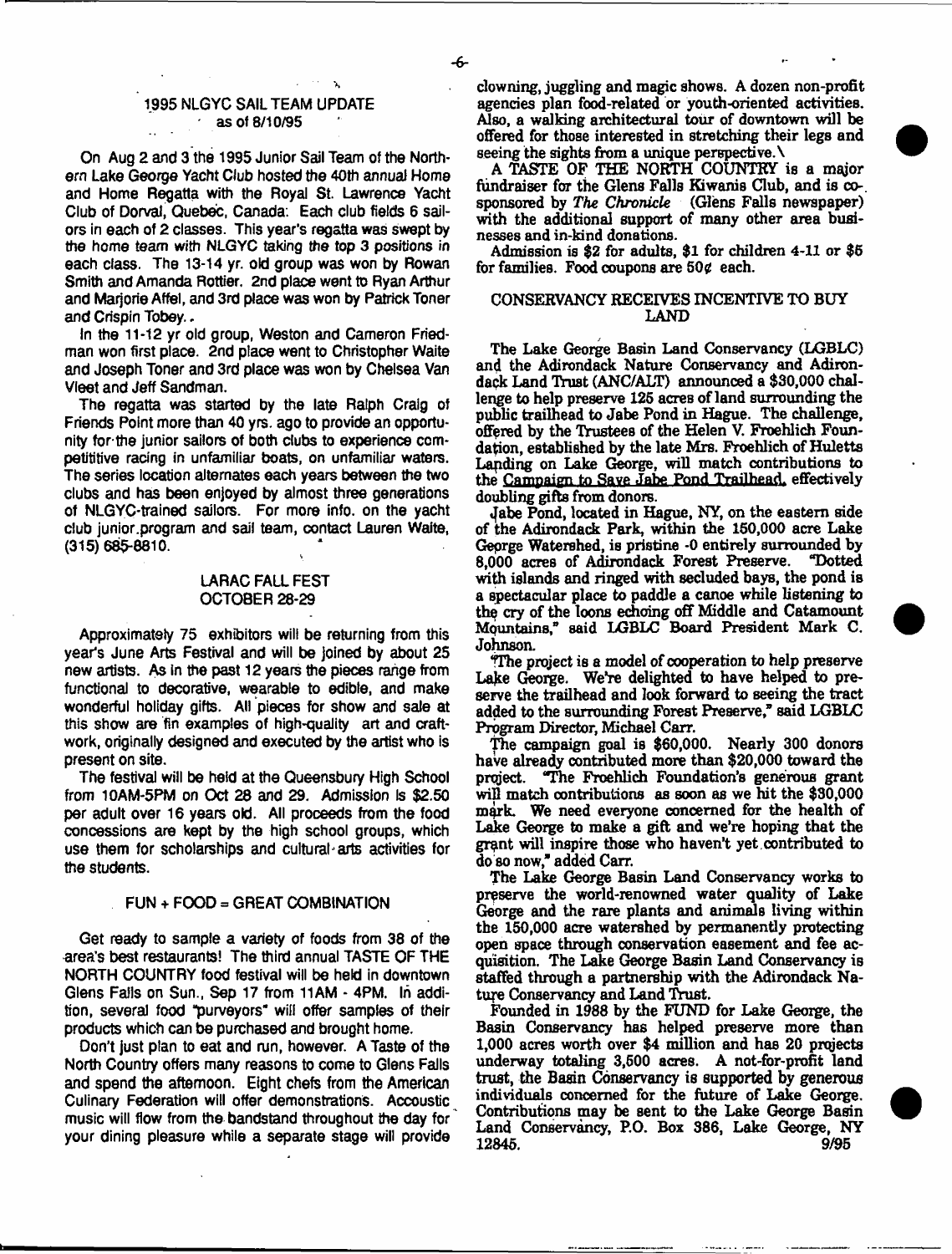

BORN: A boy, James E. Schaeffer, III, to James E., Jr. and Trudy Schaeffer. Avenel, NJ. Proud grandparents are Henry and Trudy Karmazin, Hague.

BORN: A girl, Kate Lyn Barbara, to Ann and Tbm Snow on Aug. 11, 1995 in Williamstown, MA. Proud grandparents are Barb & Tink Snow, Hague.

BORN: A boy, Patrick, to Tish and Bob O'Mara, Boston on August 15. Congratulations to the 0\*Maras and to Pat and Ray Bankert, Arcady Bay Estates on their No. 10 grandchild!

MARRIED: Charles R. Barton III, son of Kay Barton and the late Charles R. Barton Jr., Sabbath Day Point, on August 26,1996 to Kim Thompson Brower in Madison, NJ.

DIED: Grace Blanchard Middleton, 85, in Dayton, on July 18,1995. Mrs. Middleton was bom and raised in Hague. She is survived by her husband, Ray, two daughters, five grandchildren and one great-grandson.

A memorial service will be held for William Foster on Oct. 11 at 11AM at Grace Memorial Chapel, conducted by Bishop Ball. Mr. Foster died on July 30 in Naples, FL.-

Ticonderoga Central School District has announced that the opening day enrollment is as follows:<br>Elementary School - 497 +5 from 94-95

Elementary School - 497 +5 from 94-95 Middle School 247 +3<br>High School 353 +2 High School 353 +2<br>Total Enrollment 1,097 +10 Total Enrollment 1,097



TIPS FOR SAFE BICYCLING. WITH YOUR KIDS! PLEASE SHARE

• Expect the unexpected.

• Know what your bike can do and cannot do.

• Inspect your bike. Don't let a breakdown spoil your day.

• Drive on the right with the flow of traffic. Never go against traffic.

• Pedal in single file. It's the best way to go.

• Don't weave in and out of traffic or between parked cars.

- Always ride in a straight line.
- Stop and look in all directions before entering a street from driveways, a curb or another street.

• Maintain control of your bike when travelling down-

hill. Take it easy. •Pull completely off the road when you stop to rest or tallf.



Wear a helmet with a *hard* shell. .

#### PHOTO EXHIBIT SCHEDULED

The Hancock House is the setting for a collection of color photography by Tbnya and Tbdd Condon titled, The Adirondacks and Beyond" in its upstairs gallery from Sep. 2 through Sep 23. The exhibit is open to the public free of charge from 10AM - 4PM Mon. through<br>Fri. This visual journey of photographic expression This visual journey of photographic expression from the new Native Sky Photography Studios of Tonya and Tbdd Condon in Ticonderoga, covers topics from landscapes to historical representations, from architecture to artistic expressions and far beyond. All prints are in the format color of 11 x 14s and are being offered for sale.

The Hancock House Museum and Gallery is sponsored by the Ticonderoga Historical Society and is located at the Moses Cirde near the Liberty Monument in Ticonderoga. For further info, call 585-7868, The Ticonderoga Historical Society.

THE TICONDEROGA HIGH SCHOOL SENTINEL BOOSTER CLUB will hold the 1995 Ticonderoga High School Hall of Fame Induction Ceremony on Friday, Sep 29,1995 at the Sentinel Field. To be inducted are Bridget McDonald, Gass of 1985; Kathy (Paniccia) Stanilka, Gass of 1972; Roger Alteri, class of 1964; Earl Betts, Gass of 1952 and posthumously to Thomas Lonergan, Class of 1931. The ceremony will take place at halftime of the Ti-Ausable Valley football game.

THANKS to Hague resident, URSULA MONTBRIAND, town residents may borrow, as necessary, on a TEMPO-RARY basis certain medical equipment. These include a hospital bed (already on loan, walker, cane, portable potty. If you would like to borrow any item contact Mrs. Montbriand at 543-6807 or Bertha Dunsmore 543-6161.

WE'VE COME A LONG WAY, BABY! In Jan. 1972 Emil Seerup, a retired lawyer who found Hague a great place to live all year, published the first edition of *The Hague Chronicle.* Since that time the paper has grown from a small 4-page newsletter to an 8-page (sometimes 10) newspaper, with its own office, computer, printer and duplicator. There is a complete set of issues from 1972 to the present, at the Community Center and another set in *The Hogue Chronicle* office. If you are interested in browsing through town history for the past 24 years, be our guest.

Thanks again to all our readers who so generously support our efforts...  $djh$